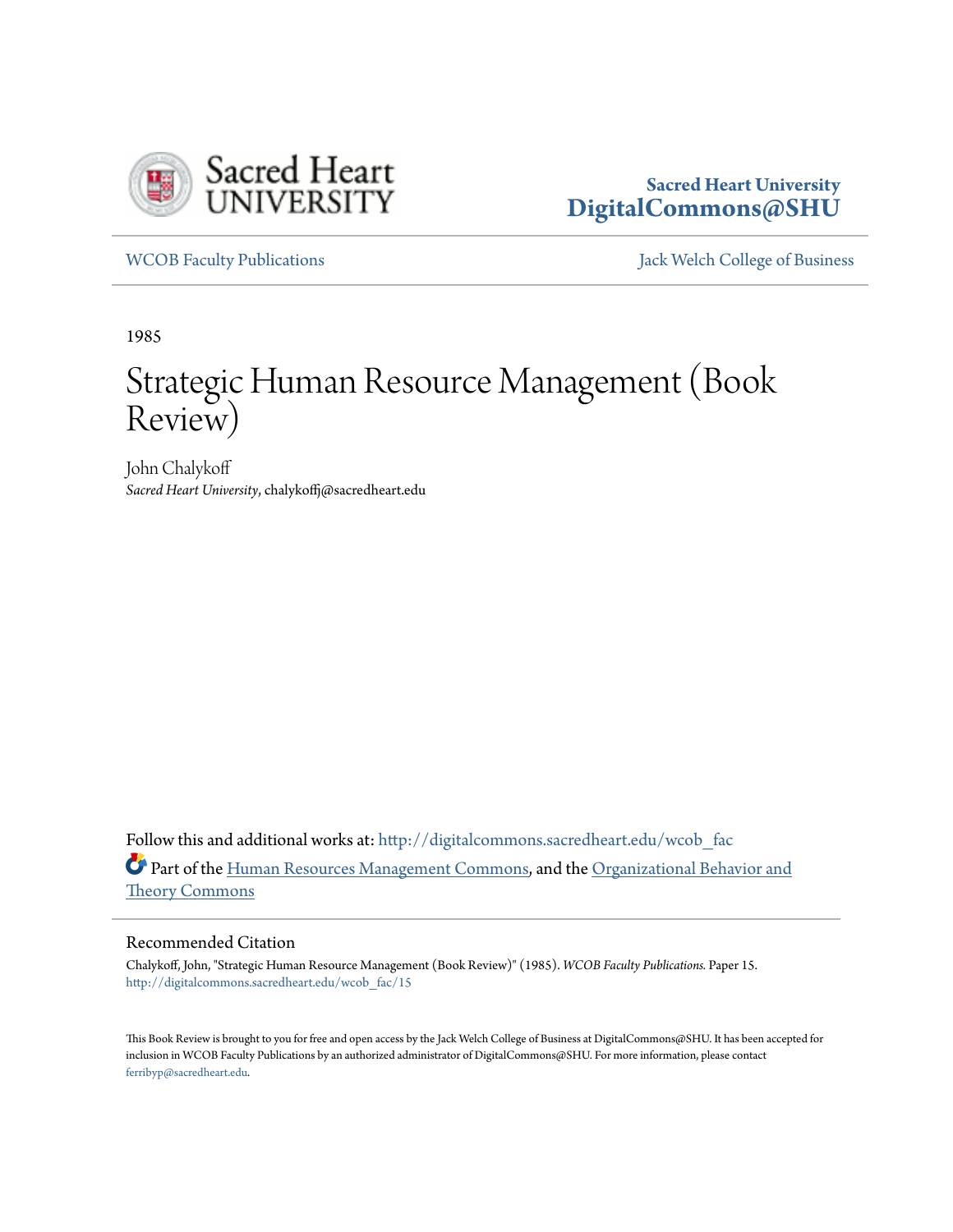Shoan Management Review **Section 1985** 83<br>Show South Street, New South Street, New Street, New Street, New Street, New Street, New Street, New Street, New Street, New Street, New Street, New Street, New Street, New Street,

 $\cup$ 

• I

at each point in time. He has thoroughly documented the disturbing reasons for which some alternatives were abandoned' and others chosen. And he illustrates this discussion with various examples of proven alternatives, from the quite different design of Soviet aircraft and the consequently different machining requirements, to the successful development of simpler numerically controlled machines in Japan and the Federal Republic-of Germany, to the actual use of NC machines in small machine shops and at one time in the Dearborn tool and die shop of Ford's River Rouge plant. The most striking character of Noble's writing is the sober realism and appreciation of the complexities of the many decisions and-events which are the history of numerical control in the U.S.

The current debate about industrial policy has been sparked by the reluctant recognition bv many that the. American Century has come prematurelv to a close. U.S. industrial production no longer maintains the dominant position it had established at the end of World War II. The once preeminent U.S. automobile and steel industries face fierce competition abroad and at home. Americans everywhere want to know why and what is. to be done to bring back the earlier prosperity. Fiore and Sabel have responded to this desperate search with a proclamation that "Yes. the Centurv can be ours again." In a book addressed to businessman and politician alike they claim that the technological and social .basis for America's original preeminence must be abandoned, but that it can be supplanted with an alternative technological and social structure that promises similar returns. Noble, in contrast, warns us that prosperity requires not an invocation of the lost dream, the American Century, but rather the resolution of the fundamental contradictions created by military production and by profits at the expense of wages and employment. Piore and Sabel spend a large portion of their book challenging the fetishization of mass production as the ideal technology, a fetish that characterizes the American vision of industrial society. Noble, on flie other band, challenges the

feti'shization of any technological vision. Together these two books offer a fundamental challenge to any simple strategies for resolving America's industrial policy dilemma.

#### **Strategic Human Resource Management**

**By Charles J. Fombrun, Noel** M. Tichy, **and Mary Anne Devanna** New York: John Wiley *&* Sons. 1984. 499 pages, \$24.95 *'*  **Reviewed** by **John B.** Chalykoff

Here is a text that rises above the profusion of human resource management books seeking to bring state-of-the-art techniques to bear on the host of social, economic, and technological changes that will shape the competitive environment of organizations in the 1980s and 1990s. Fombrun, Tichy. and Devanna's new book. Strategic Human Resource Management, does more than make an appeal tor excellence; it investigates practical ways of achieving it.

Although their book'is divided into three principal sections ("Environment Strategy and Organization." "The Strategic Role of the Human Resource Systems," and "Strategic Issues in Human Resource Management") with chapters by a total of twenty-six different contributors, all sections and all authors are united by a concern for the basic alignment of human resource activities with the strategic thrust of the organization..

Because of its design, the book manages lo strike that very, difficult balance between the needs of practitioners and those of students bv-constantly blending theory, practice, and anecdotes. For example, the'treatment of a human resource activity such as designing an effective reward system starts off with a chapter on the current state of theory and practice in this area and continues in the next chapter with a case study describing how one major organization dealt with the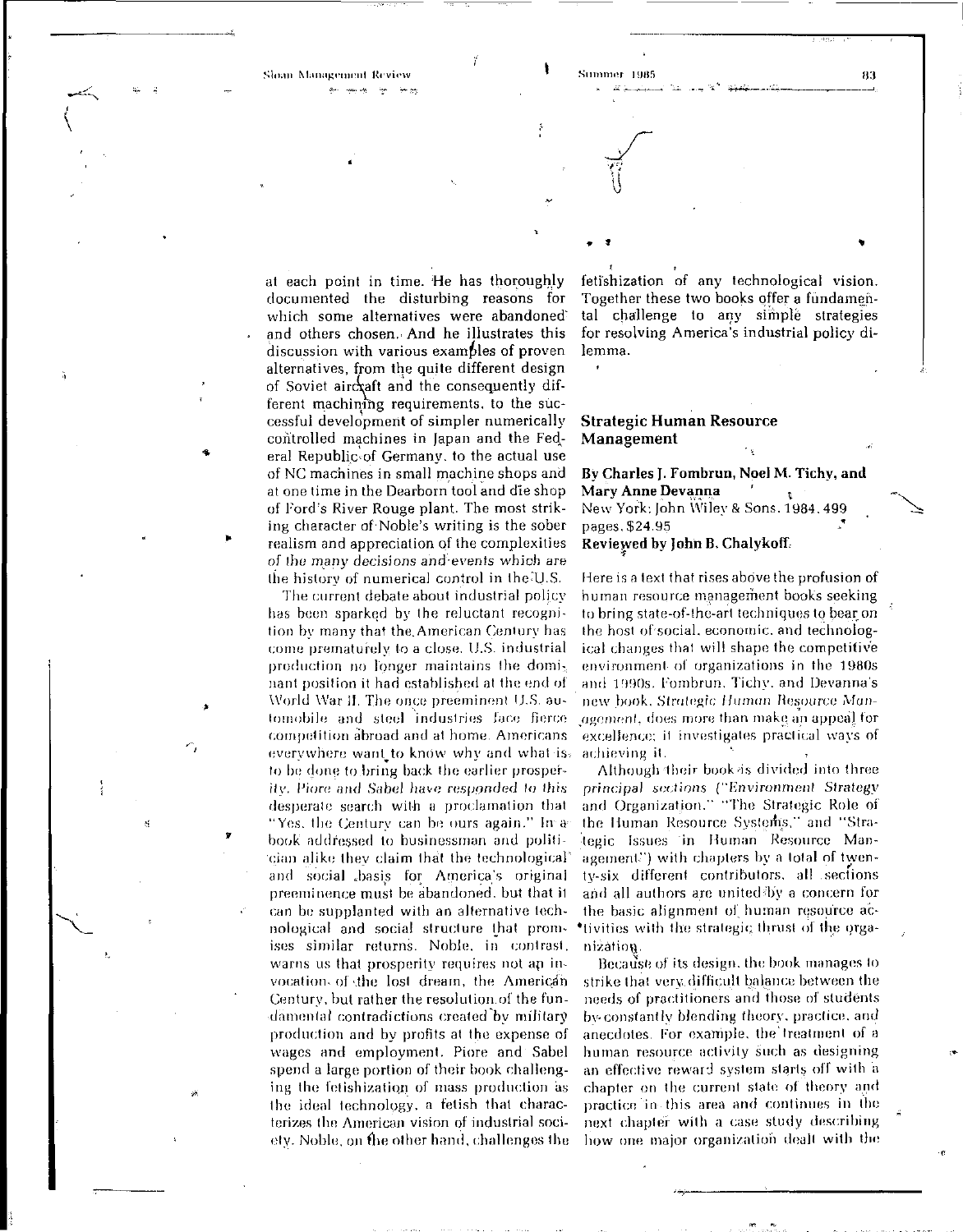**Book Review** 

•John B. Chalykoff is *a*  research associate in the Industrial Relations section of the Sloan School of Management, M.I.T.

للب

issue of rewards when faced with a strategic reorientation. These chapters are supplemented by informative interviews with CEOs and executive vice presidents of major American corporations (Chase Manhattan Bank, Honeywell, and General Electric) that focus on the role and development of strategic human resource management in those organizations. The result is a book that is well organized, informative, and unified in its central theme while covering a broad range of issues such as managing in a declining context, the role of unions, Q.W.L., and the international management of human resources.

A. ,

Fombrun, Tichy, and Devanna present a view of human resource management that focuses on the integration of the basic activities of human resource departments selection, appraisal, rewards, and develop $ment$  — with the strategic goals of the organization. The message is that, even in a constrained environment organizations have a multitude of possible ways of managing these activities. For example, staffing can have a primarily interna) or external focus, or a.mix; performance Appraisal can be done by peers or supervisors; rewards can be based on the worth of a particular job or payment for knowledge; and development systems can differ depending onwhether the organization has sorrie form .of employment security program.

The dependent variable surrounding these choices is performance in relation to a strategic plan. "The key," the authors argue, "is lo ultimately come up with an integrated human resource management strategy 'that is consistent in the way if encourages people to behave, that attracts the kind ofpeople [who] can support the business strategy, and that encourages thenvto behave appropriately-" Thus, effective performance is not the result of any particular activity being done well, but the integration of these activities with one another.

To this end, the bettor-managed organizations will not only realize Chandler's thesis that structure follows strategy and seek lo align their human resource structures to fit

their strategy, but will have a healthy appreciation for the constraints on strategy imposed by structure and seek to manage these constraints effectively. The chapters *on* corporate culture and competitive strategy and the human resource management audit go a long way toward providing a systematic means of achieving this balance.

Yet the view of human resource management presented here is not all'that new. Earlier writers, such as William Glueck in his book Personnel; *A^* Diagnostic Approach (1975), argued for making personnel activities, responsive to the goals of the organization. What is novel, and is likely to be a major appeal of the book, is the attempt to bring into the field of human resource management more conceptual models from the field of strategy. Some of these models are created by merging the activities of human resource management with *the* "business'hfe cycle" approach to strategic decision making, while others relate human resource activities to various strategic $_{0}$  positions and structural configurations of the organization. This merging of concepts leads to a new and dynamic view of human resource management that is likely to shape the way practitioners and researchers think about this area in the future.

Several chapters deserve'individual men- \*lion. Among the very best are Lawler's "The Strategic Design of Reward Systems"; the Devanna. Fombrun, and Tichy chapter, "A Framework for Strategic Human Resource Management"; the chaptenby Latham, "The Appraisal System as a Strategic Control"; and: the Pucik chapter, "The International Management of Human Resources." Although the Gil more and f lirschhorn chapter, "Managing Human Resources in a Declining Context" shows insight into and a good knowledge of the organizational theory literature; it lacks any reference to the rich body of manpower adjustment literature; in economics and industrial relations from which it could have gained.

One of the more appealing parts of the book is the chapter "Strategic Issues in Labor Relations" written by Fossum. Even though I